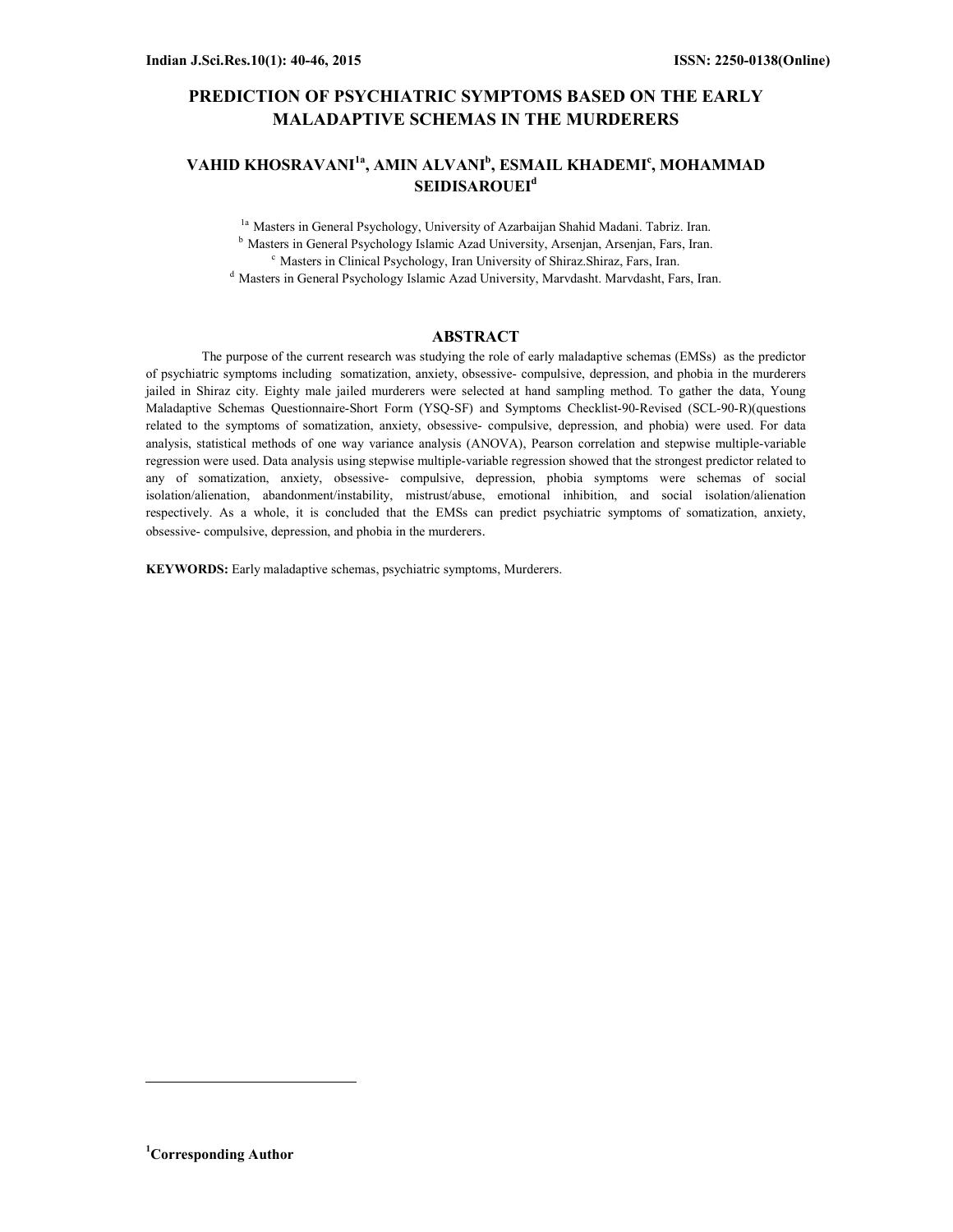Knowing the character of a criminal, diagnosing the antisocial behavior tendencies in human, and evaluating the institutional factors of response to such a tendency and the evolutionary process of it from potentiality to actuality, evaluating of selfawareness and responsibility in perpetration of the crime, and the role of the unconsciousness in the loss or deterioration of criminal liability (retributive), are the intellectual concerns of researchers, sociologists, criminologists and psychologists (De Silva, 2001). So far, several studies have been conducted on the relationship between creation and cognition. EMSs are among important and new schemas that deal with the study of cognitive processing style and its influence on emotional processing in human being. EMSs are cognitive, emotional and self-injurious patterns that are formed in the mind of the person at the beginning of development and are repeated throughout the life (Young et al., 2003). EMSs are created due to negative experiences in childhood that affect the style of thinking, feeling and behaviors of individuals in the subsequent intimate relationships and other aspects of life. EMSs fights for their existence. Young et al. (2001) interprets this issue as human tendency for cognitive consistency. People tend to events that are consistent with their schemas. Therefore, the schema's changing is hard. These schemas turn back adult's life to unwilling conditions of childhood as contradictory and inevitable, which most of the time is harmful to patients. EMSs at the deepest level of cognitive aspect usually operate outside of consciousness. And psychologically make the person vulnerable to the disturbances such as depression, anxiety, dysfunctional relationships, drug addiction and psychosomatic disorders. (Young, 1999).

EMSs are caused as a result of failure to satisfy basic emotional needs in childhood. The origin of this scheme consists of five domains: 1) secure attachment to others, 2) autonomy, competence and sense of identity, 3) freedom to express needs and emotions, 4) game and spontaneity, and 5) the reasonable constraints, self-control, early life experiences (failure to satisfy basic needs, excessive satisfaction, and assimilation with the wrong behavior of parents) and child temperament (a set of child's behavioral characteristics which are inherent and discriminating the personality of the child. when schemas are activated can influence the perception of the individual's reality and cognitive processing (Young, 1999).

According to initial description of Beck and Freeman (1990) of psychopathology, each of the mental disorders associated with maladaptive schemas and habitual thought patterns are very popular and versatile, which specify the type of vulnerability to that disorder. EMSs as maladaptive cognitive foundations influence on the perception of the phenomena and the formation of schemas, and can create social and psychological injuries; thus, the crime perpetration is one of the major damages that is organized and formed based on inefficient foundations (Young et al., 2003). Young (1999) believes any of the psychopathological symptoms is associated with one or more of the EMSs (Delattre et al., 2004). The study also mentioned that EMSs are inefficient mechanisms that directly or indirectly lead to psychological distress (Cecero et al., 2004).

Researchers have proven that EMSs associated with a wide range of psychiatric diagnoses and psychosocial problems (Dutra et al 2008, Hawke and Provencher, 2011, Lee et al., 1999, Waller et al., 2007, Young et al., 2003), somatization ( Welburn et al., 2002), obsession (Welburn et al., 2002, Anderson et al., 2006, De Geus et al., 2007), phobias (Hudson and Rapee, 2000, Neal and Edelmann, 2003, Pinto-Gouveia et al., 2006, Young et al., 2003), depression (Young et al., 2001, Young, 1999, Welburn et al., 2002, Harris and Curtin, 2002, Calvete et al., 2005, Schmidt et al 1995, Lumley and Harkness, 2007, Reinecke and Simons, 2005, Muris, 2006, Wang et al., 2010, Garcia-Toro et al., 2002, Greenhau et al., 2003), anxiety (Welburn et al., 2002, Calvete et al., 2005, Schmidt et al., 1995, Lumley and Harkness, 2007, Muris, 2006, Cousineau, 2004, Delattre et al., 2004, Young et al, 2001, Young, 1999). According to what was mentioned, EMSs can be the root of many mental disorders; thus, the present study investigated the role of these schemas as the predictors of psychiatric symptoms (somatization, anxiety, obsessive- compulsive, depression, and phobia) in the jailed murderers.

### METHODS

### 2. 1. PARTICIPANTS

The present study was descriptive – correlational. In this study, the examined population was all the murderers jailed in Fars province prison; these people are included in the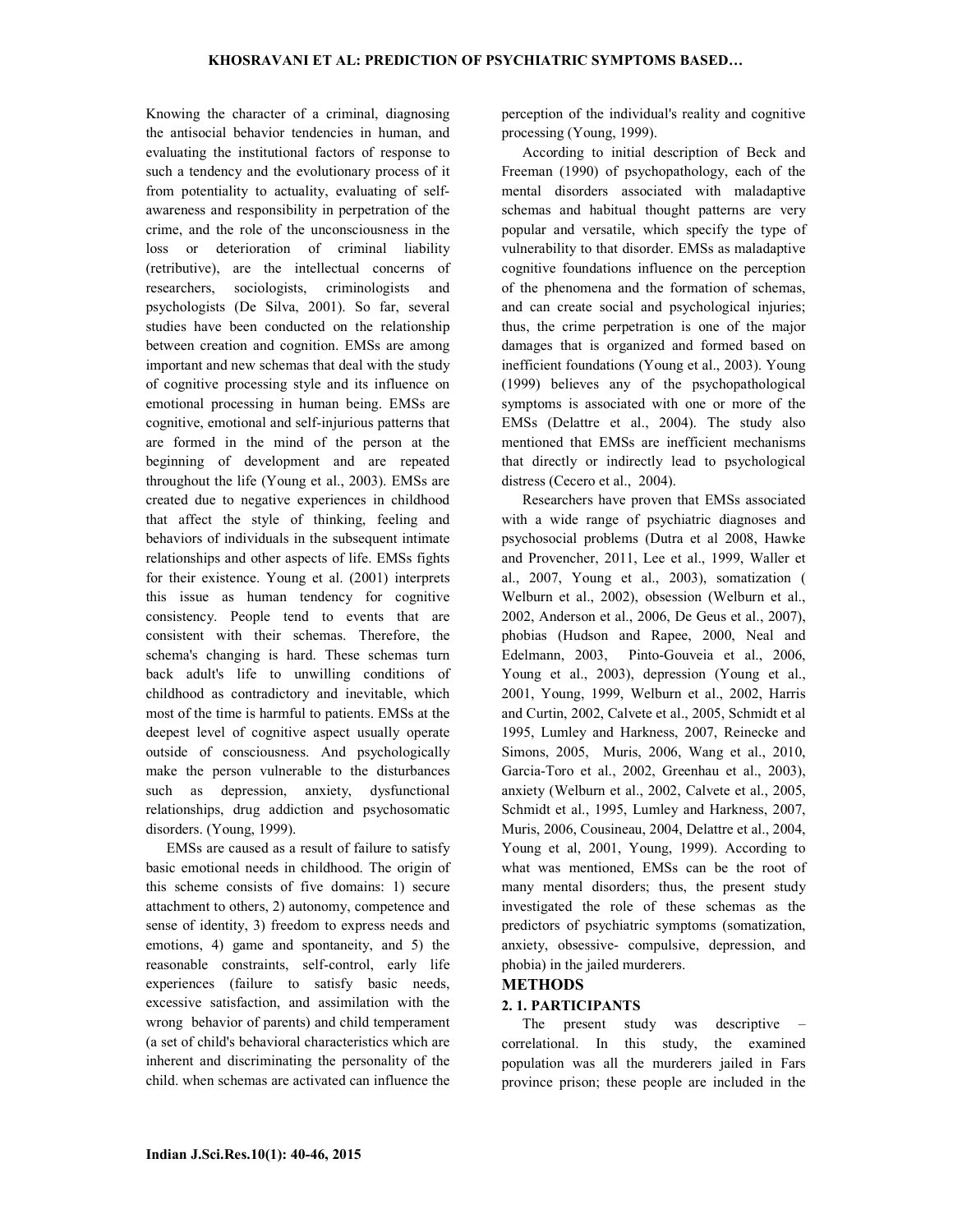category of intentional murder; and this study was conducted in a numbers of the prisons in the city of Shiraz. In order to do so, 80 male jailed murderers were selected at hand sampling methods, who were tested using a Young Maladaptive Schemas Questionnaire-Short Form (YSQ-SF) and Symptoms Checklist-90-Revised (SCL-90-R)( questions related to the cited symptoms in this study).

## 2. 2. INSTRUMENTS

.

2. 2.1. Schema Questionnaire-Short Form (SQ-

SF): The Schema Questionnaire–Short Form (SQ-SF) measures five domains containing 15 EMSs (Young, 1998). Respondents are asked to rate statements on a six point likert scale from ""..., completely untrue of me..to""..., describes me perfectly. The SQ-SF has in different studies shown adequate reliability, validity in predicting psychopathology, and factor structure (Baranoff, Oei, Cho, & Kwon, 2006; Calvete et al., 2005; Welburn et al., 2002). In Iran, Yousefi et al. (2011) examined the validity and reliability of EMSs questionnaire on a sample of 579 people (in two stages of 394 and 185 people), and using split-half Cronbach's Alpha, the reliability for the whole sample, females and males was reported as 0.91 and 0.86, 0.87 and 0.84, and 0.84 and 0.81 respectively.

2. 2. 2. Symptoms Checklist-90-Revised (SCL-90-R): SCL-90-R is a well-validated self-report questionnaire that has been designed to reflect the psychological symptoms and respondents completed on 3rd and 13th day's menstruation

cycles. SCL-90-R has been designed for those psychological and somatic disorders which respondents experienced during the last 7 days (Deragatist et al., 1972). The items are divided into 9 subscales: somatization, depression, anxiety, hostility, phobia, interpersonal sensitivity, paranoia, obsessive-compulsive and psychoticism. Respondents rated the 9 symptoms of distress on a 5-point likert scale (0=" not at all" to 4="extreme"). SCL-90-R also has 3 global indexes: 1) The global severity index (GSI) 2); the positive symptom total (PST) 3); the positive symptom distress index (PSDI) (Deragotis, 1983). The Iranian version of SCL-90 has been validated in several studies. Mirzai (1980) estimated its validity to be about 0.97; and its sensitivity, specificity and reliability were: 0.94, 0.98 and 0.96 respectively. In this study, we have examined only the symptoms of somatization, anxiety, obsessive- compulsive, depression, and phobia.

#### 2. 3. DATA ANALYSIS

In this study, to investigate the relationship between EMSs and psychiatric symptoms, Pearson correlation analysis was used. Also, to predict psychiatric symptoms (somatization, anxiety, obsessive- compulsive, depression, and phobia) based on EMSs, methods of analysis of one way variance (ANOVA) and stepwise multiple-variable regression were used.

# **RESULTS**

3. 1. 1. Table 1 shows the descriptive data of the studiedgroup.

|             |                                  | M     | <b>SD</b> |
|-------------|----------------------------------|-------|-----------|
| <b>PS</b>   | Somatization                     | 13.19 | 10.50     |
|             | Anxiety                          | 15.79 | 8.04      |
|             | Obsessive-compulsive             | 18.09 | 6.42      |
|             | Depression                       | 21.08 | 9.68      |
|             | Phobia                           | 8.87  | 6.60      |
| <b>EMSS</b> | DR                               | 69.96 | 24.11     |
|             | abandonment/instability          | 15.79 | 7.10      |
|             | mistrust/abuse                   | 15.60 | 6038      |
|             | emotional deprivation            | 14.96 | 6.57      |
|             | social isolation/alienation      | 13.61 | 6.58      |
|             | defectiveness/shame              | 10.29 | 5.83      |
|             | IP                               | 51.34 | 21.18     |
|             | dependence / incompetence,       | 13.62 | 6.70      |
|             | vulnerability to harm or illness | 12.62 | 6.14      |
|             | enmeshment/undeveloped self      | 13.52 | 6.31      |
|             | failure                          | 11.56 | 5.58      |

Table 1 Basic descriptive characteristics of the study groups.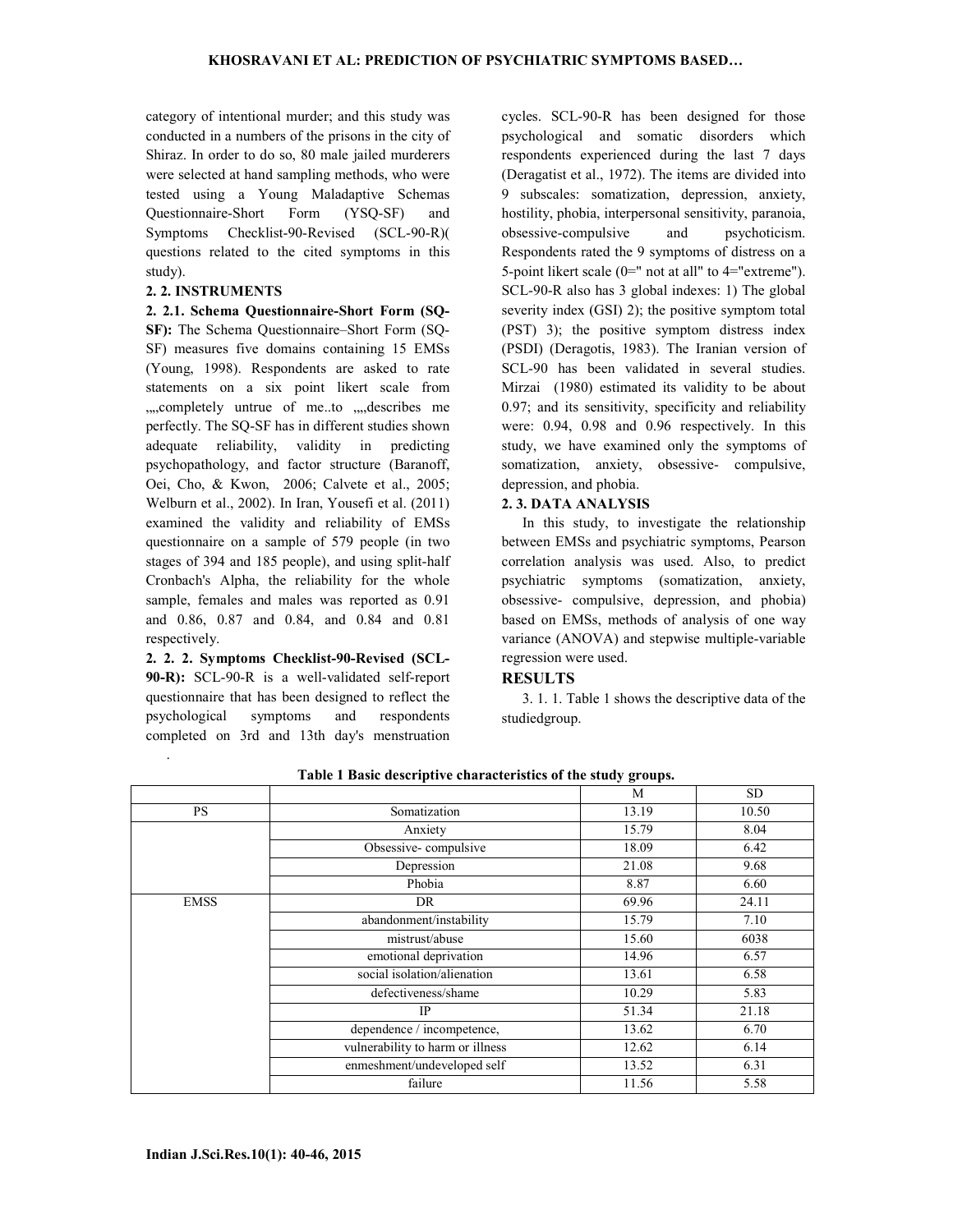| 11                                         | 35.16 | 9.36  |
|--------------------------------------------|-------|-------|
| entitlement/grandiosity,                   | 18.17 | 5.20  |
| insufficient self-control/self-discipline  | 16.99 | 6.02  |
| OD.                                        | 32.54 | 8.22  |
| subjugation                                | 12.59 | 5.39  |
| self-sacrifice                             | 19.95 | 5.58  |
| ОI                                         | 47.39 | 12.18 |
| emotional inhibition                       | 15.70 | 5.28  |
| unrelenting standards / hyper criticalness | 20.69 | 7026  |

Note: N=80; PS: psychiatric symptoms; EMSS: early maladaptive schemas; M: mean; SD: standard deviation; DR: disconnection and rejection; IP: Impaired autonomy and performance; impaired autonomy and performance; IL: impaired limits; OD: other-directedness; OI: over vigilance and inhibition.

## 3. 2. CORRELATION BETWEEN EMSs WITH PSYCHIATRIC SYMPTOMS.

3. 2. 1. The results of Pearson correlation showed that between maladaptive schema of abandonment / instability and symptoms of somatization ( $p < 0.05$ ), and anxiety ( $p < 0.01$ ); between schema of mistrust / abuse and symptoms

of somatization, obsessive-compulsive (p< 0.01), and anxiety ( $p$ < 0.05); between schema of social isolation/alienation and symptoms of somatization, phobia (p< 0.01), anxiety, and obsessivecompulsive (p< 0.05); between schema of emotional inhibition and symptoms of depression and anxiety (p< 0.05); between schema of subjugation and symptom of anxiety ( $p < 0.05$ ); between schema of defectiveness/shame and symptom of anxiety  $(p<0.05)$ ; and between schemas of failure and dependence/incompetence and symptom of obsessive-compulsive  $(p< 0.05)$ there were significant positive correlations (Table 2).

|             |                                           |          |         | <b>PS</b> |          |          |
|-------------|-------------------------------------------|----------|---------|-----------|----------|----------|
|             |                                           | So.      | An      | OC        | De       | Ph       |
|             | Emotional deprivation                     | $-0.03$  | 0.02    | 0.20      | 0.15     | 0.14     |
|             | Abandonment/instability                   | 0.14     | 0.20    | $-0.09$   | 0.14     | $0.27*$  |
|             | Mistrust/abuse                            | 0.15     | 0.15    | 0.10      | $0.24*$  | $0.29**$ |
|             | Social isolation/alienation               | $0.39**$ | $0.26*$ | $-0.03$   | $0.27*$  | $0.35**$ |
|             | Defectiveness/shame                       | 0.08     | 0.08    | 0.13      | 0.09     | 0.12     |
|             | Failure                                   | 0.07     | 0.02    | 0.21      | 0.10     | 0.11     |
|             | Dependence/incompetence                   | 0.10     | 0.02    | 0.08      | $-0.01$  | 0.11     |
| <b>EMSs</b> | Vulnerability to harm or illness          | 0.05     | $-0.06$ | 0.08      | 0.04     | 0.15     |
|             | Enmeshment/undeveloped self               | $-0.20$  | $-0.18$ | $-0.05$   | $-0.04$  | $-0.05$  |
|             | Subjugation                               | 0.14     | 0.15    | 0.12      | 0.18     | 0.19     |
|             | Self-sacrifice                            | 0.02     | $-0.09$ | $-0.17$   | $-0.03$  | $-0/02$  |
|             | Emotional inhibition                      | 0.15     | $0.23*$ | 0.04      | $0.31**$ | 0.18     |
|             | Unrelenting standards/hyper criticalness  | $-0.10$  | $-0.15$ | 0.02      | 0.07     | $-0.16$  |
|             | Entitlement/grandiosity                   | $-0.05$  | $-0.06$ | $0.29*$   | $0.28*$  | $-0.09$  |
|             | Insufficient self-control/self-discipline | 0.03     | 0.01    | 0.12      | 0.12     | $-0.03$  |

 Table 2 Correlation between EMSs with psychiatric symptoms.

Note: Note: 80; EMSs : early maladaptive schemas; PS: psychiatric symptoms; So: somatization; An: anxiety; OC: obsessive-compulsive,; De: depression; Ph: phobia  $*p<0.05$   $*p<0.01$ .

# 3. 3. THE STEPWISE MULTIPLE REGRESSION ANALYSIS FOR THE PSYCHIATRIC SYMOTOMS

3. 3. 1. The results of analysis of one way variance (ANOVA) indicated that the whole of regression models were significant for explaining somatization symptom (p< 0.001), anxiety symptom  $(p< 0.01)$ , obsessive - compulsive symptom( $p$ < 0.001), depression symptom ( $p$  < 0.01), and phobia symptom  $(p< 0/001)$  (Table 3).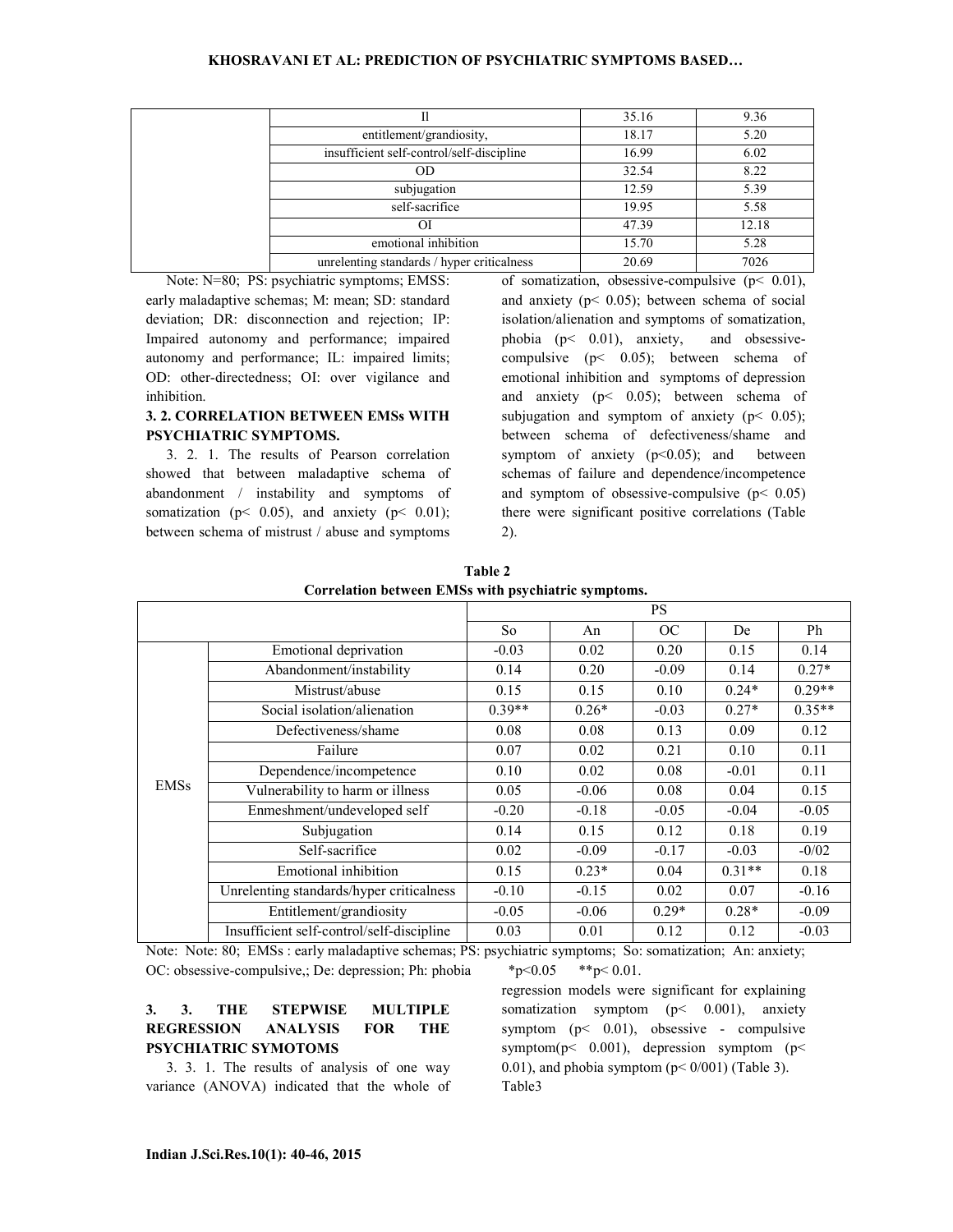| determine the significance of the whole of |            |         |    |           |       |             |
|--------------------------------------------|------------|---------|----|-----------|-------|-------------|
| Criterion variable                         | Model      | SS.     | Df | <b>MS</b> | F     | P           |
| An                                         | regression | 808.129 |    | 808.13    | 14.79 | $0.000$ *** |
|                                            | residual   | 4044.50 | 74 | 54.65     |       |             |
|                                            | total      | 4852.63 | 75 |           |       |             |
| OC                                         | regression | 826.83  | 2  | 413.41    | 13.42 | $0.000***$  |
|                                            | residual   | 2187.51 | 71 | 30.81     |       |             |
|                                            | total      | 3014.34 | 73 |           |       |             |
| De                                         | regression | 866.86  | 2  | 433.43    | 5.02  | $0.009**$   |
|                                            | residual   | 612.49  | 71 | 86.29     |       |             |
|                                            | total      | 6993.35 | 73 |           |       |             |
| So                                         | regression | 1418.66 | 2  | 709.33    | 7.76  | $0.001***$  |
|                                            | residual   | 6846.02 | 73 | 93.78     |       |             |
|                                            | total      | 8264.68 | 75 |           |       |             |
| Ph                                         | regression | 852.90  | 3  | 284.30    | 8.38  | $0.000***$  |
|                                            | residual   | 2510.90 | 74 | 33.93     |       |             |
|                                            | total      | 3363.79 | 77 |           |       |             |

Indices one way analysis of variance (ANOVA) to determine the significance of the whole of

regression model of psychiatric symptoms.

Note: SS: sum of squares; MS: mean square; AN: anxiety; OC: obsessive-compulsive; De:

depression; So: somatization; Ph: phobia

\*\*\* p< 0.001 \*\* p < 0.01.

The results of the stepwise multiple-variable regression analysis showed that for explaining somatization symptom, the maladaptive schemas of social isolation / alienation( $p<0.01$ , T=3.27, Beta= 0.35,  $R^2$ = 13%), and unrelenting standards/hyper criticalness as reversely( $p<0.05$ , T= - 2.02, Beta = -0.21,  $R^2 = 4\%$ ) respectivly predict 17% of the variance in somatization symptom ( $p<0.001$ ,  $F<sub>2,73</sub>$ )  $=7.56$ ,  $R^2 = 17\%$  (Table4).

3. 3. 2. The results showed that among EMSs only abandonment/instability maladaptive schema enters into the regression equation that predicts 17% of the variance in anxiety symptom in the murderers (p<0.001,  $F_{1,74}$  = 14.79, T=3.84, Beta= 0.41,  $R^2 = 17\%$ )(Table 4).

3. 3. 3. The results showed that for explaining obsessive-compulsive symptom, the maladaptive schemas of mistrust/abuse (p<0.001, T=3.73, Beta= 0.40,  $R^2$ = 16%), and self-sacrifice as reversely

 $(p<0.001, T= -3.32, Beta = -0.35, R<sup>2</sup>= 11\%)$ respectively predict 27% of the variance in symptom of obsessive-compulsive in the murderers (p<0.001,  $F_{2,71}$ = 13.42,  $R^2$ = 27%) (Table 4).

3. 3. 4. The results showed that for explaining depression symptom, the maladaptive schemas of emotional inhibition (p<0.05, T=2.29, Beta= 0.26,  $R^2$ = 7%), and unrelenting standards/hyper criticalness as reversely  $(p<0.01, T = -2.13, Beta = -$ 0.27,  $R^2 = 5\%$ ) respectively predict 12 % of the variance in symptom of depression in the murderers ( $p<0.01$ ,  $F_{2,71}$ = 5.02, R  $^2$  = 0.12) (Table4).

3. 3. 5. The results showed that for explaining phobia symptom, the maladaptive schema of social isolation/alienation ( $p<0.001$ , T=3.55, Beta= 0.38,  $R^2$ = 14%), enmeshment /undeveloped-self asreversely ( $p<0.01$ , T= -2.54, Beta= - 0.26,  $R^2$ = 7% ), and emotional deprivation as reversely  $(p<0.05$ , T= -2.07, Beta= - 0.23, R<sup>2</sup>= 4%) respectively predict 25% of the variance in phobia symptom (p<0.001,  $F_{3,74}$ = 8.38,  $R^2$ = 0.25)(Table 4).

| able |  |
|------|--|

|       | Criterion    | Predictive | В       | <b>SD</b> | Beta    | R <sub>2</sub> | Adj R2 | F     | T       |             |
|-------|--------------|------------|---------|-----------|---------|----------------|--------|-------|---------|-------------|
|       | variable     | variable   |         |           |         |                |        |       |         |             |
| Step1 | Somatization | <b>SA</b>  | 0.57    | 0.17      | 0.35    | 0.13           | 0.11   | 10.69 | 3.27    | $0.002**$   |
| Step2 |              | UH         | $-0.32$ | 0.16      | $-0.21$ | 0.17           | 0.15   | 7.56  | $-2.02$ | $0.04*$     |
| Step1 | Anxiety      | AI         | 0.46    | 0.12      | 0.41    | 0.17           | 0.16   | 14.79 | 3.84    | $0.000$ *** |
| Step1 | Obsessive-   | МA         | 0.41    | 0.11      | 0.40    | 0.16           | 0.15   | 13.89 | 3.73    | $0.000$ *** |
| Step2 | compulsive   | <b>Ss</b>  | $-0.41$ | 0.12      | $-0.35$ | 0.27           | 0.25   | 13.42 | $-3.32$ | $0.001***$  |
| Step1 | Depression   | EI         | 0.47    | 0.20      | 0.26    | 0.07           | 0.05   | 2.53  | 2.29    | $0.02*$     |

Index of the stepwise multiple regression analysis for the psychiatric symptoms.

Indian J.Sci.Res.10(1): 40-46, 2015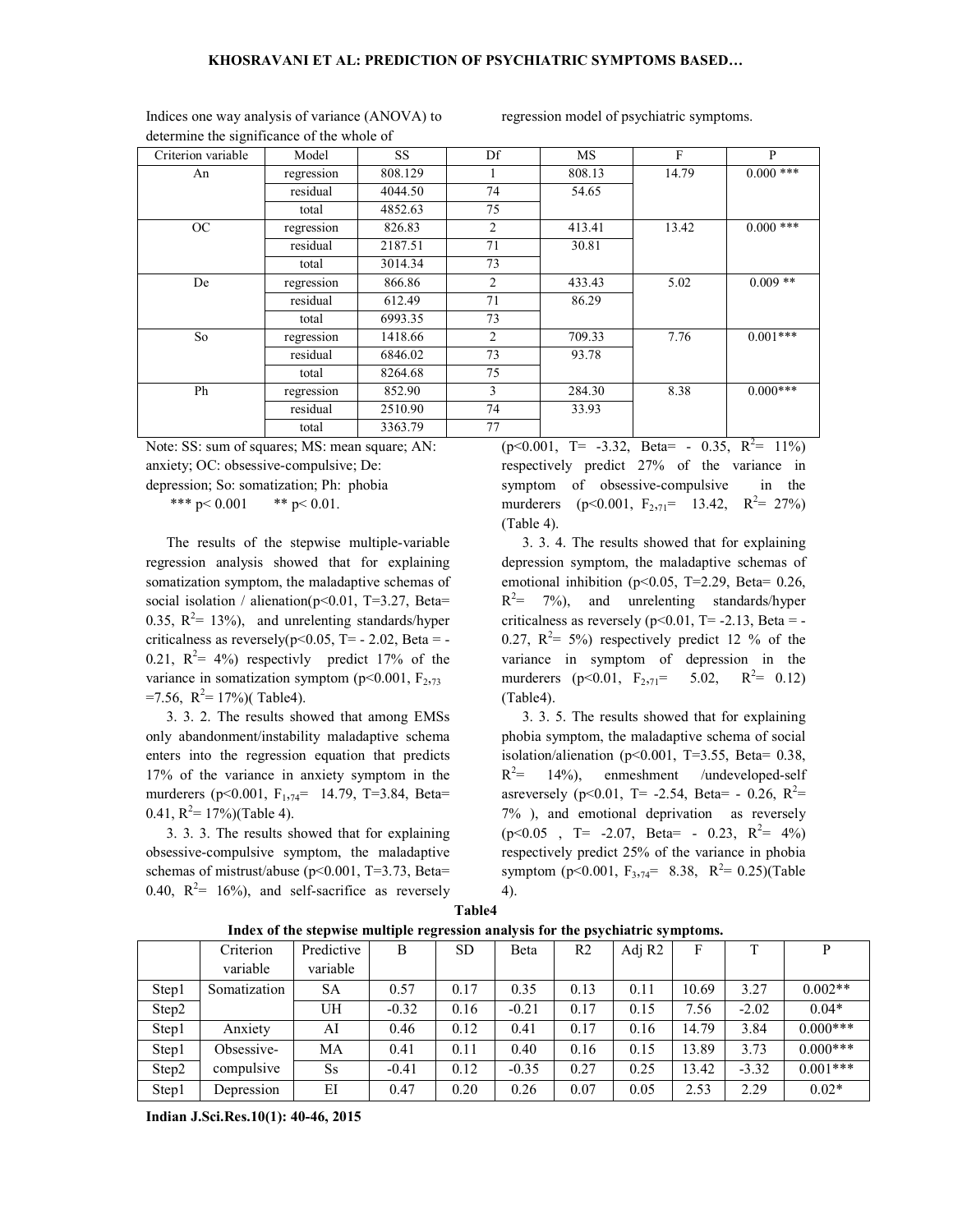| Step2 |        | UH | $-0.36$ | 0.17 | $-0.27$ | 0.12 | 0.10 | 5.02  | 212<br>$-L.L$ | $0.03*$   |
|-------|--------|----|---------|------|---------|------|------|-------|---------------|-----------|
| Step1 | Phobia | SА | 0.38    | 0.11 | 0.38    | 0.14 | 0.13 | 12.61 | 3.55          | $0.001**$ |
| Step2 |        | EU | $-0.27$ | 0.11 | $-0.26$ | 0.21 | 0.19 | 10.00 | $-2.54$       | $0.01**$  |
| Step3 |        | ED | $-0.23$ | 0.11 | $-0.23$ | 0.25 | 0.22 | 8.38  | $-2.07$       | $0.04*$   |

Note: ED: emotional deprivation; AI:

abandonment/instability; MA: mistrust/abuse; SA: social isolation/alienation; EU:

enmeshment/undeveloped self; Su: subjugation; Ss: self-sacrifice; EI: emotional inhibition; UH: unrelenting standards/hyper criticalness; EG: entitlement/grandiosity. \*\*\* p< 0.001 \*\*  $p < 0.01$  \*  $p < 0.05$ .

### **DISCUSSION**

The purpose of current research was to study of the role of EMSs as the predictors of psychiatric symptoms (somatization, anxiety, obsessive- compulsive, depression, and phobia) in the jailed murderers. The results showed that there are significant relationships between some of the EMSs and psychiatric symptoms. These results are consistent with the previous findings (Welburn et al., 2002, Welburn et al., 2002, Anderson et al., 2006, De Geus et al., 2007, Hudson and Rapee, 2000, Neal and Edelmann, 2003, Pinto-Gouveia et al., 2006, Young et al., 2003, Young et al., 2001, Young, 1999, Welburn et al., 2002, Harris and Curtin, 2002, Calvete et al., 2005, Schmidt et al 1995, Lumley and Harkness, 2007, Reinecke and Simons, 2005, Muris, 2006, Wang et al., 2010, Garcia-Toro et al., 2002, Greenhau et al., 2003, Welburn et al., 2002, Calvete et al., 2005, Schmidt et al., 1995, Lumley and Harkness, 2007, Muris, 2006, Cousineau, 2004, Delattre et al., 2004, Young et al, 2001, Young, 1999). The EMSs as cognitive substructures lead to the creation of irrational beliefs. Schemas contain cognitive, emotional and behavioral elements. EMSs operate on the deepest level of cognition, usually outside of awareness, and make the individual psychologically vulnerable to develop depression, anxiety, dysfunctional relationships, addiction, childhood trauma, social phobia, substance abuse, eating disorders, Personality disorders, mental disorders, panic disorder with agoraphobia and psychosomatic disorders (Young, 1999, Young et al., 2003, Hedley et al., 2001). According to initial description of Beck and Freeman (1990) of psychopathology, each of the mental disorders associated with maladaptive schemas and habitual thought patterns are very popular and versatile,

which specify the type of vulnerability to that disorder. EMSs as maladaptive cognitive foundations influence on the perception of the phenomena and the formation of schemas, and can create social and psychological injuries; thus, the crime perpetration is one of the major damages that is organized and formed based on inefficient foundations (Young et al., 2003). Young (1999) believes any of the psychopathological symptoms is associated with one or more of the EMSs (Delattre et al., 2004). The study also mentioned that EMSs are inefficient mechanisms that directly or indirectly lead to psychological distress (Cecero et al., 2004). EMSs represent the core beliefs (unconditional defaults) on self and others, and divert processing of external information to an inefficient direction; Thus, they influence interpersonal relationships and self-perceptions (Young, 1999, Pinto-Gouveia et al., 2006).

### **REFERENCES**

- Anderson K., Rieger E. and Caterson I.; 2006. A Comparison of Maladaptive Schemata in Treatment-Seeking Obese Adults and Normal- Weight Control Subjects. J. Psychosom. Res., 60(3): 245-252.
- Beck A.T. and Freeman A.; 1990. Cognitive therapy of personality disorders. New York, Guilford Press.
- Calvete E., Estevez A., Lopez de Arroyabe E. and Ruiz P.; 2005. The Schema Questionnaire-Short Form: Structure and Relationship with Automatic Thoughts and Symptoms of Affective Disorders. Eur. J. Psychol. Assess., 21(2): 90-99.
- Cecero J.J., Marmon T.S., Beitel M., Hutz A. and Jones C.; 2004. Images of mother, self, and God as predictors of dysphoria in nonclinical Samples. Pers. Individ. Differ., 36(7): 1669-1680.
- De Silva P.; 2001. Handbook of Emotion and Cognition. In: Dalgleish T & Power MJ, editor. Wiley Chi Chester. Behav. Res. Ther., 39: 125-127.
- Delattre V., Servant D., Rusinek S., Lorette C., Parquet P.J., Goudemand M. and Hautekeete M.; 2004. The Early